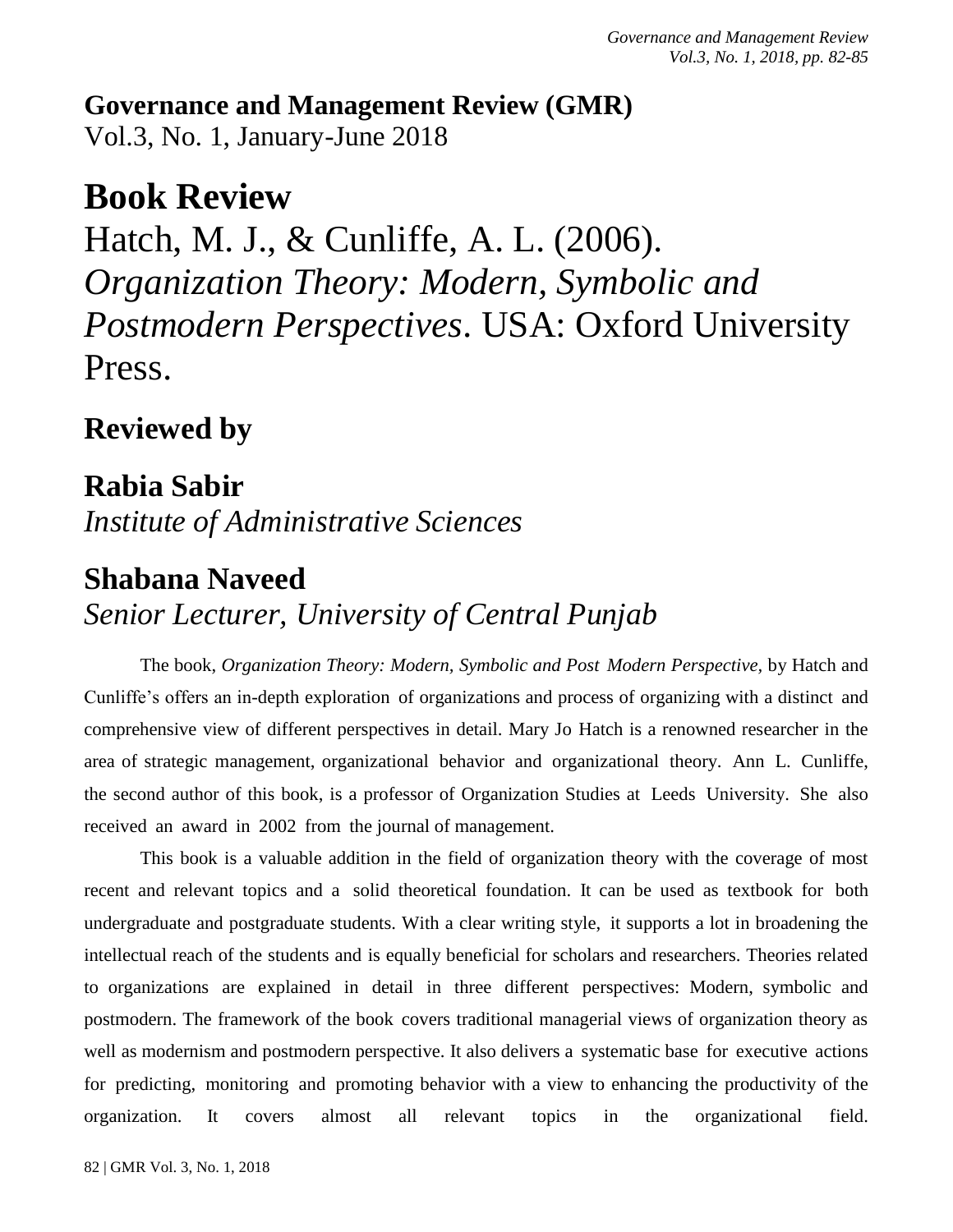Three editions of this book have already been published. In the latest edition, Authors provide additional material on the historical progression of the field and reviewed terminology and restructured content. Organizational theories and ideas elucidated in this book are engaged thoroughly with each other.

The book is presented in three distinct parts. The first part develops the reader to theorizing by explaining different perspectives. This part is being composed of chapter 1 and 2. Chapter 1 presents the whole framework of the book in Table 1.3 (p. 44) which helps the readers to steadily move throughout the text. Following the structure of this guide. Authors also illustrate some basic thoughts of organization theory and assist in generating theories and understanding and working effectively in the corporations. The author also defines that theory is an idea in research which explains some variables concepts and their relationship (p. 32). Next, the model of the book is explained in a diagram, which also helps the reader in understanding of the framework of this book (Figure 1.1:p. 45). Unlike other books in organization theory (Shafritz, et al., 2015) this book provides a deeper analysis of organization theory under the three perspectives framework. In the second chapter, writers explicate the contribution of extraordinary socialists, economists and political scientists in organization theory. The authors also clarifies some theories of them and explains the divergent classical interpretations of them. The authors clarifies the differences between three basic perspectives: modern, symbolic and postmodern. Additionally, they explain the time of these perspectives (p. 49) and compare the three basic perspectives of organizational theory (p. 77) in which modern perspective philosopher's emphasis on rational calculations. They perceive reality as an objective entity and respond according to that. In the symbolic viewpoint, theorists mostly consider the concentration on social norms and culture, etc. They see reality as subjective and argued that realty can be interpreted differentially according to the altered perceptions of people. Postmodernists have made an evaluation of the previously developed philosophies. They believe that words and linguistic is everything which creates reality.

Second Part covers unique and beneficial concepts for analyzing and understanding organizations as units within an environment, as societal assemblies, technologies, cultures and physical structures, and as the products of power and political processes. This part covers six chapters of the book. In Chapter 3, the writers analyze environmental relations with organizations in a comprehensive manner. Two perspectives are discussed in this chapter. First, the environment is an outside objective reality and the second is environment is subjected to the concerns. Contingency theory illuminates that there are environment uncertainty and organization shape his structure accordingly (p. 96). On the other hand, the focus of the resource dependence theory is that how the organization depends on the other organizations for their critical resources (p. 99). When someone acts corresponding to the perception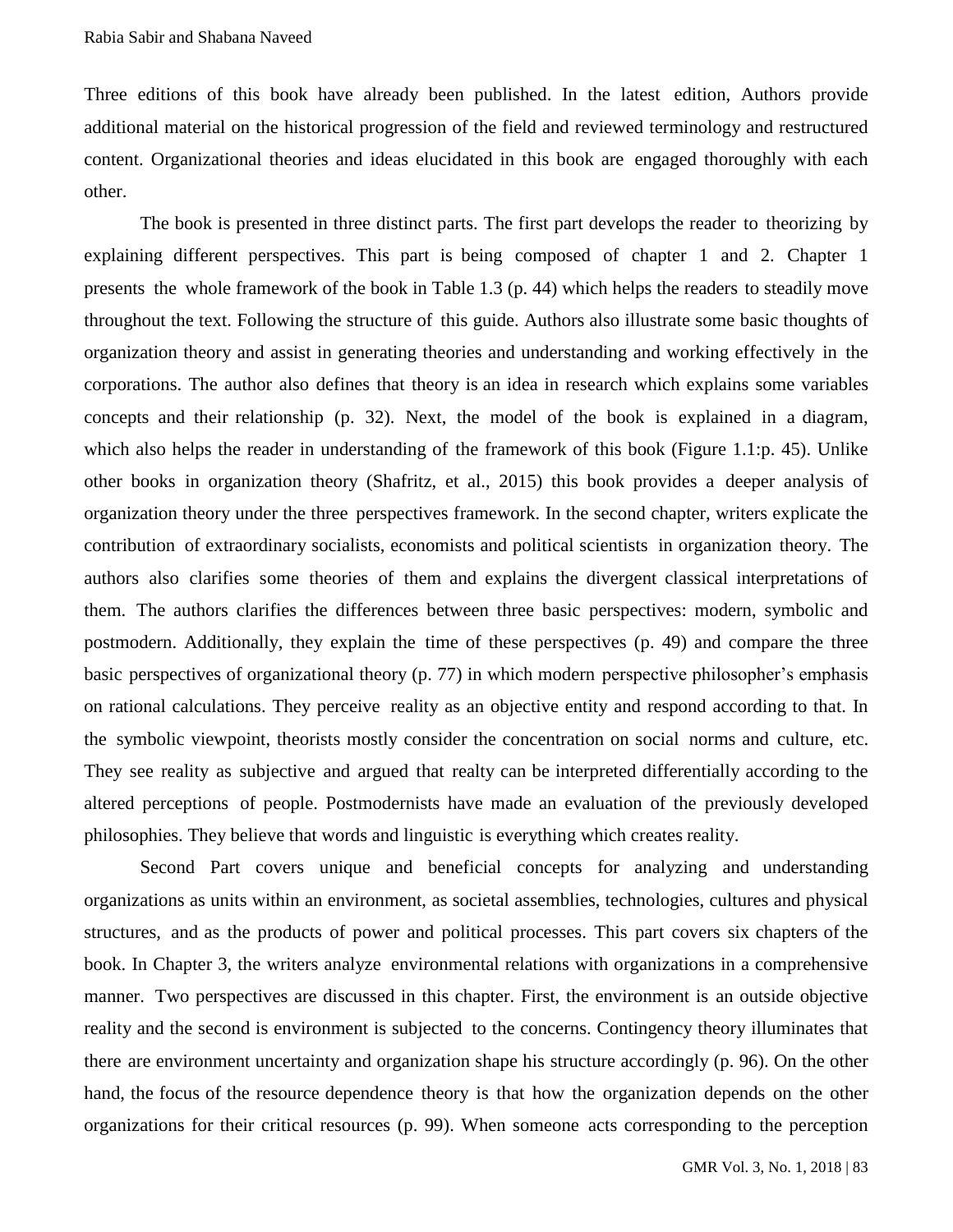that is called enacted to the environment (p. 105). The moral of postmodern theory is that avoid hegemony which is the formula of power in which the interests of the dominant class become the status quo through absolute taking (p. 112). In this manner, when we critically analyze the chapter it is clear that author used different terms of organization theory in such a way that not provide a detail description of these terms. Authors assume that reader already has knowledge of organizational terms.

In chapter 4, the primary debate is made on the structure in the modern and in classic perspective. In this topic, the author indicates that when specialization increases in any organization then differentiation and innovation also increase. This chapter also explains that how persons interact with each other with the hierarchy. In modern perspective theorists argued that particular type of structure can be developed to govern the human behavior. According to the symbolic perspective, structure cannot control the people rather people can control the structure. Postmodernist have made critique of the structure such as de-differentiation and anti-administration. Dedifferentiation concept is cross-hierarchical communication. According to the feminist, there should be no biases in the associations on the bases of genders or others (p. 148). Anti-administration theory link with the rules and regulations development and to comply with them (p. 149).

Chapter 5, generates a comprehensive debate on technology. Modernist philosophies transmit an image of technology as lying inside organizational margins while environment stays external. On the other hand, symbolic perspective focuses on how technology develops. In postmodernism, technology can manipulate power and control others. While chapter 6 is about organizational culture in which Modernist argue that organization culture is influenced by national culture. She also explains about Schein theory; Schein focuses strictly on the culture at the organizational level of analysis. The authors also cover, in detail, the Aristotle's typology of stories in Table 6.3 (p. 207).

Chapter 7 and 8 deal with physical structure of organizations and organizational power, control, and conflicts. Chapter 7 is about the geographical structure of the book. First, the author demonstrates about basic features of geographical organizations and then explains it through different perspectives. Although in chapter 8 she deals with organizational power conflicts and control. The writers present theories of organizational control. Cybernetic theory is presents the difference between desired and actual performance. Agency theory explains managers should act in the interest of owners Table 8.1 (p. 266). Writers also explain that how we can use several strategies for power and control in organizations. At the end of the chapter, they analyze modern, critical, and postmodern conceptions of power, control, and conflict. In this chapter, they didn't follow a framework which prescribed earlier by the author and announce more details about postmodernism as compare to other perspectives.